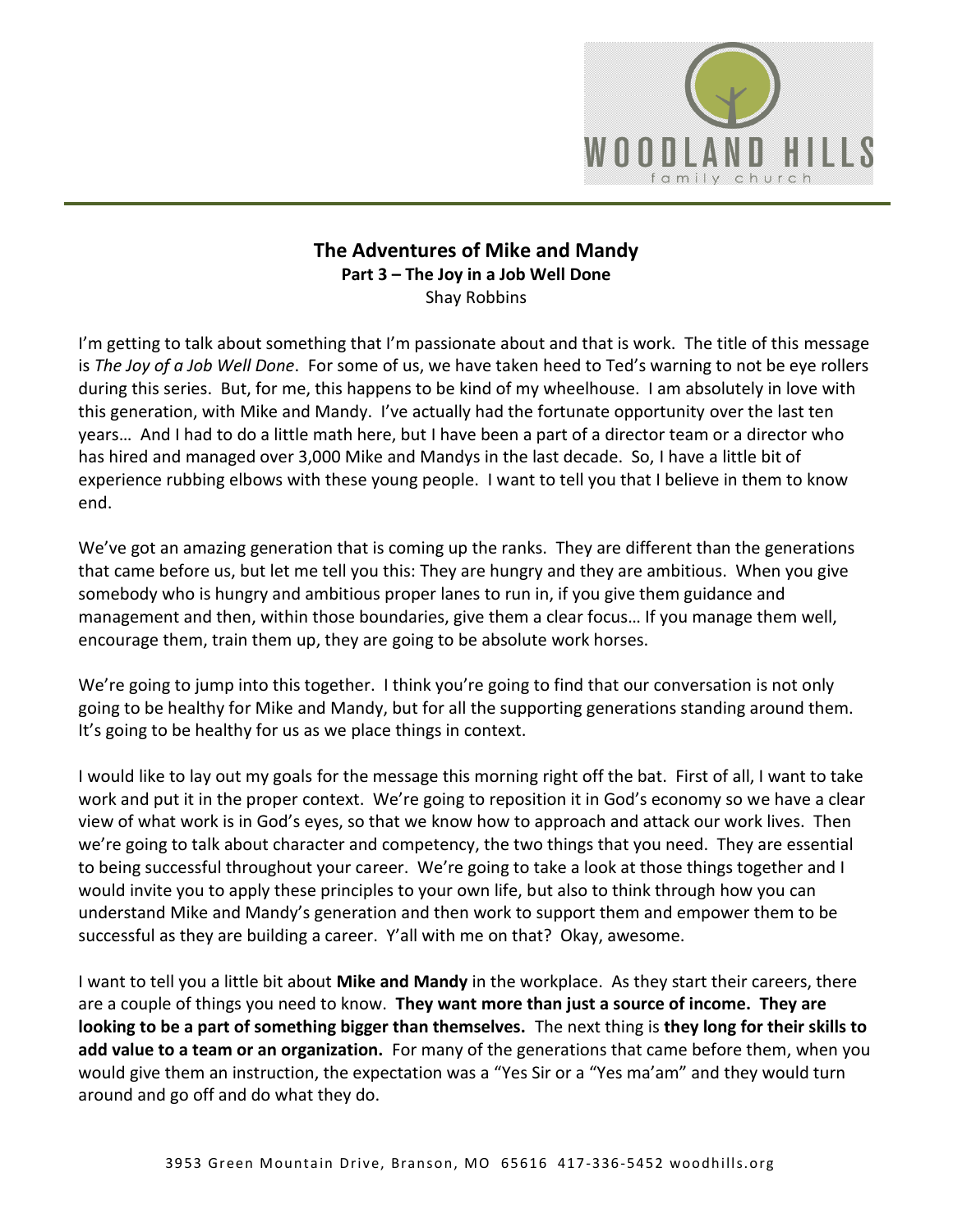We still value that and we're going to talk about that later, but what you'll find with Mike and Mandy is if you give them the why behind what they're doing, they are going to emotionally attach to the mission and their role within that mission and it's going to become personal to them. As an employer or a leader, if you can make a mission personal to those you are leading, your objectives are going to be obtained so much faster and with so much passion and excellence. So, the way that they are built, if we can get our arms around how to manage them, they're going to produce amazing things.

## **Work and Worship**

As I said, I want to talk about context. We're going to start our conversation with the idea of work and worship. I want to introduce you to a Hebrew word found over and over again in the Old Testament. It's *abad*. Abad means labor, work, or service of God. You'll see this hundreds of times in the Old Testament. You'll see that this word *abad* is interchangeable when talking about work and worship. Let me give you a couple of examples from the scriptures.

Exodus 34: 21 is God speaking to Moses to go out and give instruction. These are God's words. *[21](http://www.studylight.org/desk/?q=ex%2034:21&t1=en_niv&sr=1) "You shall work* (abad) *for six days, but on the seventh day you shall rest…"*

The next passage is Exodus 8: 1. Again, this is God speaking to Moses, preparing him to go to Pharaoh. *Let my people go, so that they may worship* (abad) *the Lord.* So, you see the same word used for work and worship.

A third reference is Joshua 24: 15. *"But as for me and my household, we will serve* (abad) *the Lord."* So, you see work, worship, and service are all the same word. Isn't that interesting?

As I think about this a little bit and how this applies to my personal life, I realize that **worship is much more than just singing praise music on Sunday mornings**, right? If you look at the story of Cain and Abel, Cain and Abel both brought a sacrifice to the Lord. Cain brought a fruit salad. He worked the ground and so he brought the fruit of the earth. Abel was a shepherd and he brought one of his sheep. They each brought a different sacrifice, both of which were actually appropriate in this situation.

But, the scripture says that God accepted Abel's sacrifice, but rejected Cain's. Here's the difference between the two sacrifices. Cain had a sour heart. So, with the sacrifices, while both acceptable when they were presented before the Lord, God looks beyond the sacrifice itself and he looks into the state of the heart. He saw that Cain's heart was sour. He had a lack of faith or a disdain towards God and so his sacrifice was rejected.

What that makes me think about, introspectively, is how I look at my work and the attitude with which I approach my work, understanding that it is a sacrifice before the Lord. Now, that's both awesome and terrifying at the same time because how many times have I had a sour attitude when I'm doing a job or working? I have to be honest. That happens on a daily basis. I find myself grumbling or complaining about things that… And most of it's in my mind, but God knows what's happening in my mind and in my heart. I don't want to waste my opportunities to honor and bless God.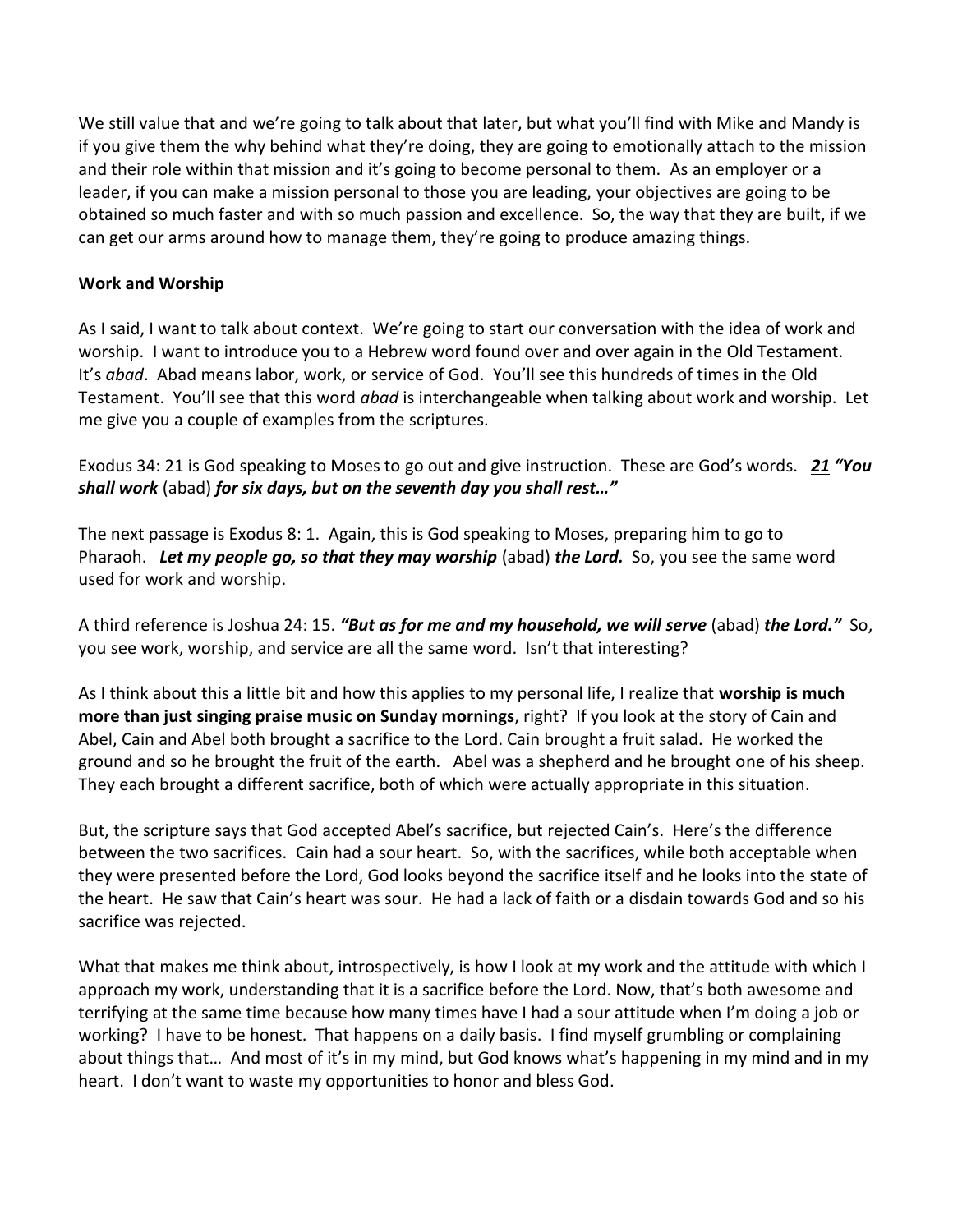Work is an act of worship. So, Mike and Mandy, one of the best scriptures… I think this is the best one out there. If you're going to take a Bible verse and hang it as the banner over your career or your work life, I'd take you to Colossians 3: 23. *"Whatever you do…"* Whether you're a local farmer or your working in the produce at Country Mart or teaching math in the  $11<sup>th</sup>$  grade or you're working as a custodian or groundskeeper. Whatever you do, *"do you work heartily, as for the Lord rather than men."* That's good for all of us to hear, isn't it? Whatever you do. That means not just the part of my job that I really enjoy, but even the parts that are a grind and that are difficult for me. Whatever I do, I want to engage in those, understanding that as I play it out, I can offer worship or a pleasing sacrifice to God as I approach my work life.

I think it's important for us to understand, as we approach our careers and our work, that **part of being a godly man or woman is being a good worker.** If you look at the scripture all the way at the beginning in Genesis, in six days, God makes his creation and he makes a beautiful creation and he says, "I don't have anybody to cultivate the land," so he decides to make man on that sixth day. And he creates man and in Genesis 2: 15, he takes that man and he puts him in the garden in the middle of his creation. Adam had a responsibility. His responsibility was to cultivate the earth. God gave him stewardship. So, you think, even before the fall, even before sin came into the scenario, man was created to work. It wasn't until the fall when the curse came… So, sin is introduced into the world, the curse comes behind it where work becomes toil, where thorns and thistles grow up and you eat by the sweat of your brow.

The thing that is so awesome even today, when we grind and we have to feed ourselves by the sweat of our brow, when we do hard jobs, that's what we get paid for. That's kind of the way I like to think about it. When I'm working and it gets tough, I want to remind myself that this is how I'm feeding my family. I'm getting paid to do this. So, we know without a doubt that for man, that is woven into who we are to be.

For those of us who are struggling with being slothful or not getting a job or living off mom and dad or the government or whatever it might be, there's going to be a hole in your heart, an emptiness because you were made to work and if you're not working, you're going to miss out on the way that God created you. You're going to miss out on joys that were built into the fabric of your being.

Then we turn our gaze upon the woman. In Proverbs 31, there are 21 verses devoted to a godly woman. As I studied through those verses, I found that 11 of the 21, so more than 50% of this text, is talking about the woman's work ethic. That was surprising to me. I kind of knew in my mind that a good chunk of that was related to work, but when I finally got in there and I started counting the verse, I realized when you look at a woman of godly character, a huge piece of that puzzle is her work ethic. So, we know that for both man and woman, that we were created to work. In that, we find joy and fulfillment that we can't find otherwise. It's how God made us.

There are two big ideas when we're considering work: **Character and Competency**. We going to start with the competency piece. Competency is just what type of work you do. So, competency is your ability or your skills that you bring to the table. Sometimes, you'll walk into a job or a career and you bring along God given skills that automatically apply. Other times, you walk into a situation of work or a career where you don't have those skills and you have to learn that competency or build the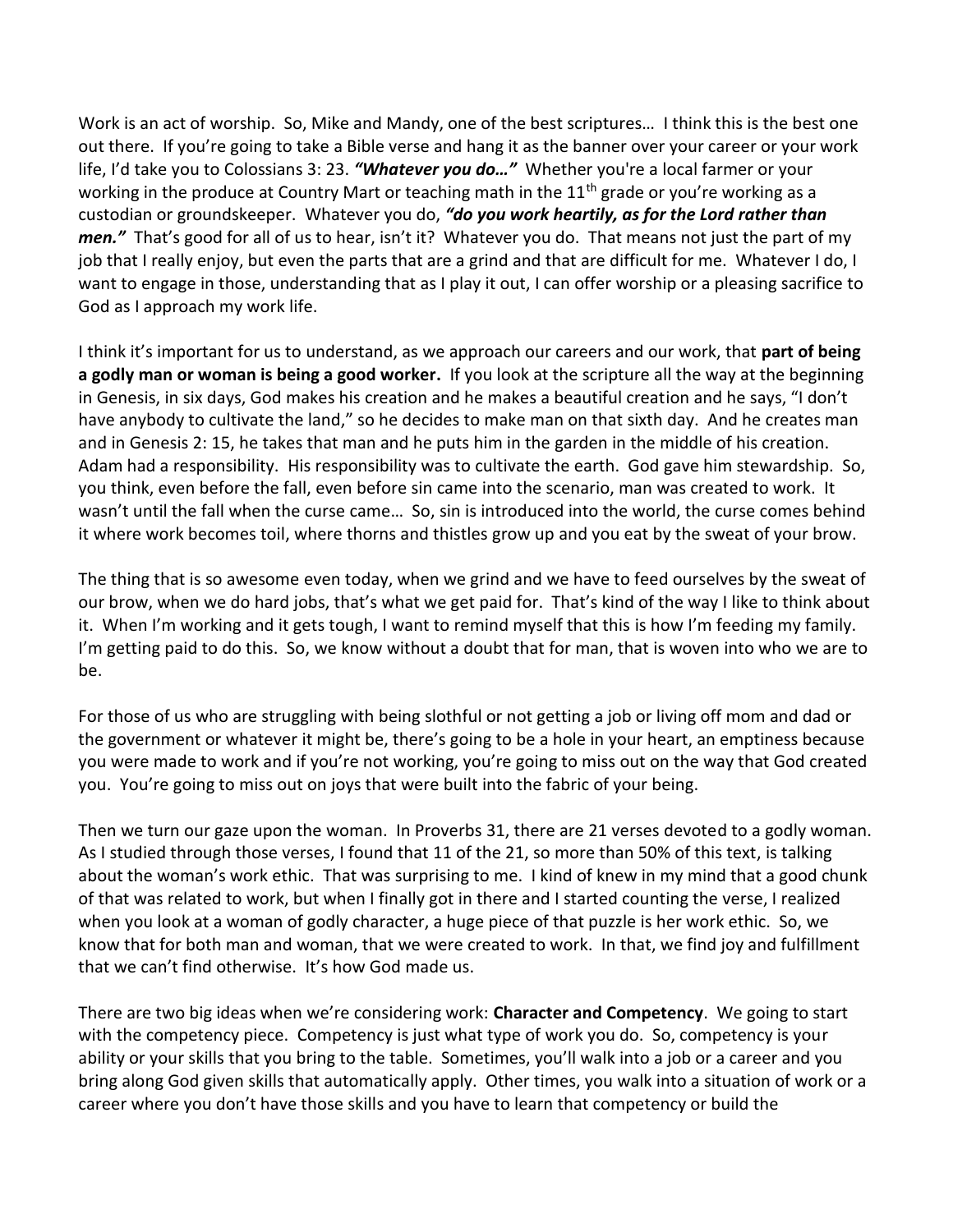competency over a period of time to become excellent at it. In either case, they're both important and they're both relevant.

When you're looking for a job, you want to find a job where you're God given skillset, your personality, your spiritual gifting is tapped into. That's when you are going to function at your highest level, but you must understand "I've got a lot to learn." And if you come at it with an attitude of knowing "Yeah, I might be good at this, but I also recognize that I have so much to learn." And whatever your gifting is, you need to understand it's like a pencil, you've got to continue to sharpen it.

You've probably seen this in my life as a communicator. It is probably a gift that God gave me, but I have fumbled around so much over the years and just little by little, each time I learn a little bit more. I want to approach communicating with humility so that I can continue to grow in that gift. So, competency is something that we need to be aware of and we really need to lean into.

I want to talk about Mike and Mandy's value in the workplace. I think it's really important for everybody in our congregation to understand the value that they bring to the table. You see, eighteen to thirty year olds… And it's not just in this phase of time. I think it has been and always will be this way. For eighteen to thirty year olds, whatever they are consuming will determine the direction of market and the direction of culture.

You might wonder if that's really true. Years ago, there was some kid that was a freshman at Pi Beta Phi and he put on his freshman 15 and started a band. All of the sudden tight pants and Amish beards are back in style. Today there are 55-year-old pastors that are rocking that style all around the country. It's not happening in Branson because apparently, we are like the fashion black hole of the universe or something. But, generally, what young people begin to consume, especially on the East and West Coasts, will begin to infiltrate into the Midwest. I think we must be the center of the country, but it will eventually come to us and then it will take over our culture.

Think about simple things like Facebook. Facebook was started for college people. By a show of hands, how many grandpa and grandmas are on Facebook? My granny will be watching this tomorrow on her iPad in Joy, Illinois, population 200. Do I need to argue this anymore? It's a pretty powerful point.

**Rarely do next-generation ideas and innovation come from the previous generation**. As leaders and employers, you would be wise to understand this. The better job we do of stewarding Mike and Mandy in our workforce, the more innovative our company or our ministry or organization is going to be. If we put them in the box and we just have them grinding on menial tasks, you're going to miss out on the evolution of your product or of your company or of your organization.

Here's the reality. As an organization, if you don't evolve, culture is not going to stop. It's always going to change, it's always going to ebb and flow. And if you do things the way that you've always done them, you will eventually become phased out. Mike and Mandy present incredible value. If you bring them in and listen to them and empower them, they will help you stay relevant for years to come.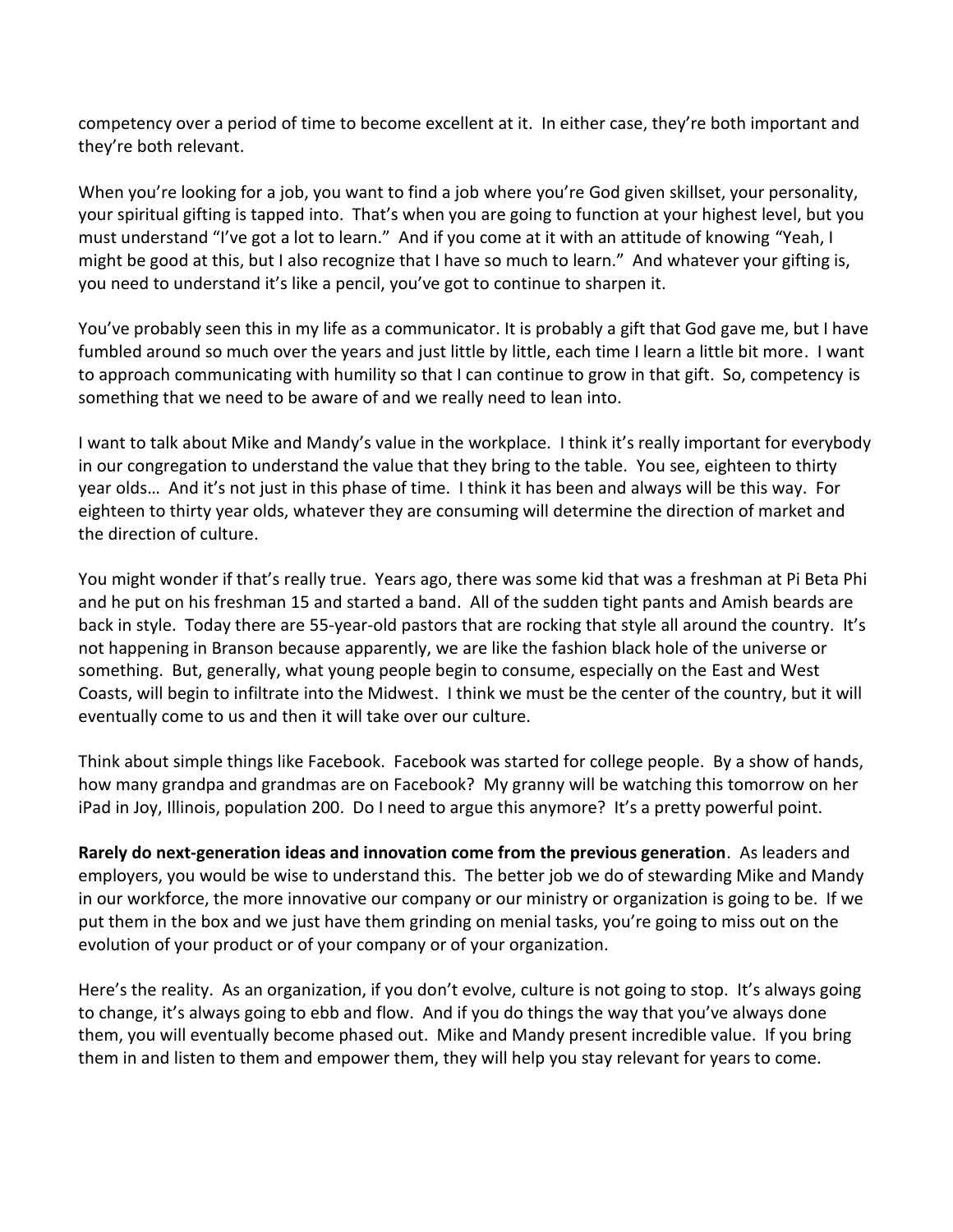**Employers: Don't be a Seagull Leader**. I got this from Andy Stanley. The idea is this. A seagull leader is somebody who will swoop in on their Mike and Mandys in the workplace who are dreaming and ideating and innovating and they'll poop all over their awesome ideas. So, don't swoop and poop. Don't be a seagull leader.

I want to help you with that. If you swoop and poop and you basically say all the reasons why their awesome idea isn't going to work, if you stifle Mike and Mandy, these young **innovators are going to leave and take their next generation ideas with them.** So, instead of stifling Mike and Mandy, you want to simulate them. Granted, every idea isn't going to be a homerun, but if you want to tap into the creativity of Mike and Mandy, you can't pooh on their ideas because they have to have the freedom to throw out some ideas that don't work. If there is fear that every single idea that you speak out must work well, ideation and innovation is going to be stifled and creativity is going to go out the window.

So, here's a little nugget for employers out there: **Trade How for Wow.** When you walk into that situation and there is creativity happening, rather than asking how or, again, putting up those barriers, pull back the logistics just for a moment and allow creativity to flourish. Instead of saying how, say "WOW! That's an amazing idea! Keep vetting that out. Talk about that amongst each other. Put together a proposal; I want to look at it." And, Mike and Mandy, it's okay for your employer to say "no." But, it's important for the employers to continue to say, "This one might not work, but I want you to keep dreaming. Don't stop dreaming because one of these ideas is going to pop."

**Great leaders aren't looking for their best idea, they are looking for THE best idea.** I think that cutting edge companies and organizations are ones that harness Mike and Mandy and they are picking up their best ideas. That's requires humility as a leader, but if that humility is in place, it's only going to benefit the organization and the mission in front of you.

Understanding Mike and Mandy's value, now I want to turn back to Mike and Mandy and make sure we have a proper perspective of things.

**Mike and Mandy: Don't expect that all of your ideas will be strategic initiatives overnight**. Every idea isn't a grand slam. It's important for Mike to remember "You don't even know how to change a diaper, bro! Or a tire!" So, you have to be humble enough to know, "I am young. And my ideas, I'm going to keep coming up with them, but I've got to understand and have a sober understanding that all my ideas… I don't have the 30,000-ft. view, I don't have the experience, but I want to continue to swing for the fences on behalf my employer on behalf of my leaders and they can vet out the ideas and decide what is great or what is not."

And if you find yourself in a stifling situation, before you quit your job, go get another job. Once you've signed on the dotted line, then you put in your two weeks' notice, you finish your two weeks, and then you move on. Do it the right way without burning any bridge. Do it with honor and kindness, thanking them for the lessons that you learned along the way. Amen?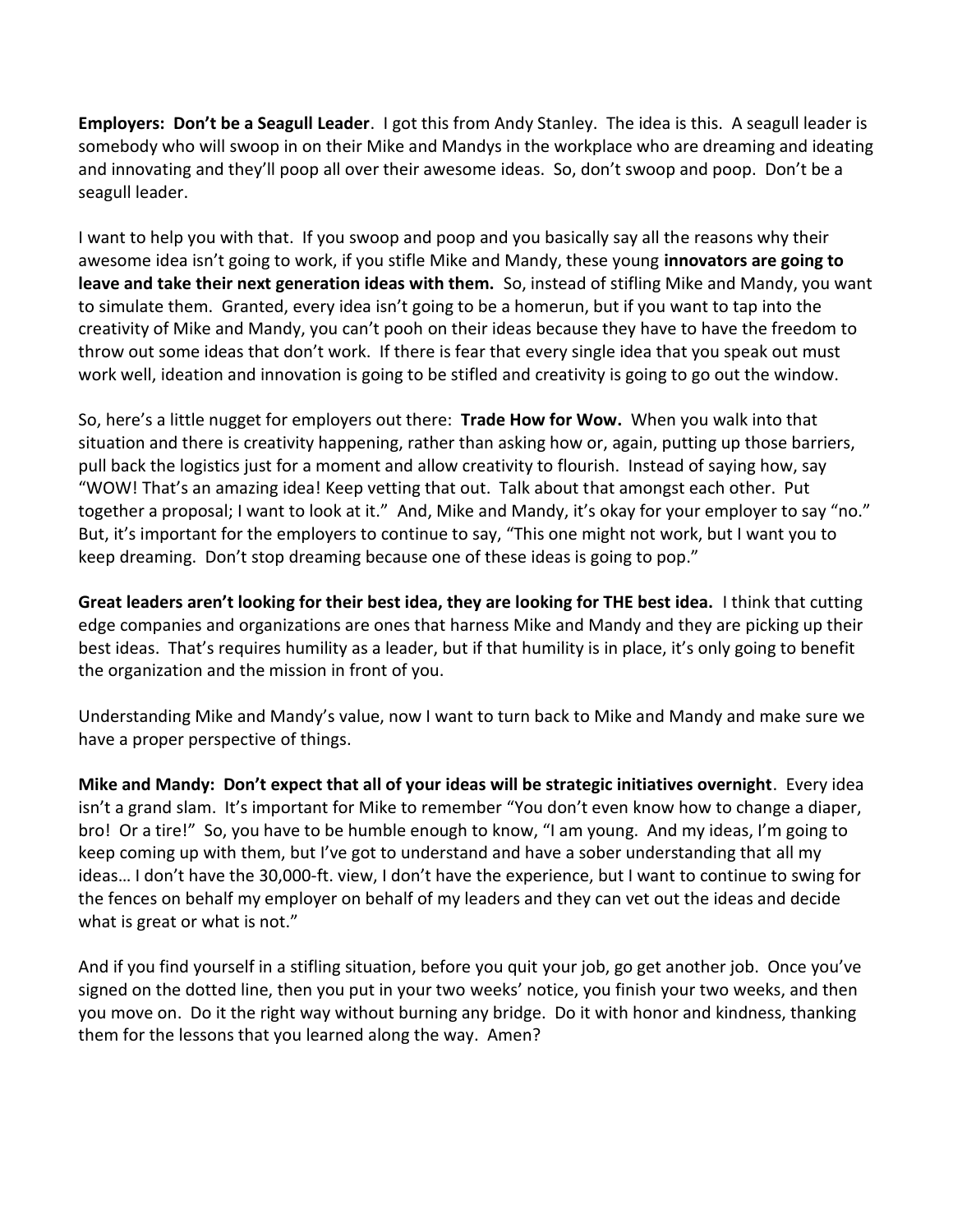### **Entitlement reeks. Your humility and tact will open up doors to add value to your team or**

**organization**. This is one of the things where I want to encourage Mike and Mandy to look in the mirror. If you hear yourself justifying in your head how you've been wronged or how awesome you are or how your ideas just aren't understood, you need to quiet yourself. I have to tell you that I'm right there with you. I'm an idea machine; I'm creative by nature. One of the things I have to quiet in my heart and soul is I've got to rebuke that justification in my mind. My natural, fleshly inclination is to begin all this negative talk in my head towards those who have squashed my idea or whatever it might be. But, in that moment, I want to clothe myself in humility. I have to choose it.

## In 1 Peter 5, Peter writes, *[5](http://www.studylight.org/desk/?q=1pe%205:5&t1=en_niv&sr=1) In the same way, you who are younger, submit yourselves to your elders. All of you, clothe yourselves with humility toward one another, because, "God opposes the proud but shows favor to the humble."*

The solution to entitlement creeping in a becoming a part of your character – which we'll get to in a moment – is I want to rebuke that, I want to ask God's forgiveness, I want to ask God to help me take that away, to get it out of my head, and then to choose to put on humility. Every morning when I put on my britches, I want to put on humility before I walk into the workplace, knowing that I'm young, but I'm valuable.

Your humility intact is going to open up doors to add value to your team or your organization. Again, in working with 3,000 Mike and Mandys over the years, one of the most attractive qualities in young people is humility. I think the reason it's so attractive is because it's probably so rare. But, when you see that and you see somebody working hard and choosing humility in those moments and grinding and being faithful, what it does for me as the employers is it makes me want to empower you. I want to throw doors of opportunity open for you. I want to make you a better leader. I want to give you more opportunity.

Are there employers and leaders out there that agree with that? Absolutely. That's truth. So, know that even though choosing humility is hard, it's going to add value to your team and those doors of opportunity are going to fly open. You just be ready for them when they do.

Another scripture in James says, "Humble yourselves under the mighty hand of God and he will lift you up in due time." So, when the time is right, God himself is going to be the one to exalt you and give you those new opportunities. As a follower of Christ, I get to trust him in that process.

**Employers: Hire Work Ethic and Train Competency.** Another word for competency in the Christian faith is discipleship. You get the opportunity to build into them, to invest into Mike and Mandy. One of my favorite quotes and Ted's… Ted was talking to a young counselor who worked for Joe White. This is the kid's quote. He is speaking of Joe. He said, "He called it discipleship; I called it manual labor." Joe is the master of turning manual labor into discipleship. But you get to come elbow to elbow with them and teach them and build into their career.

Mike and Mandy, I want to encourage you to be patient and to stay ready to walk through the doors of opportunity when they open. Set out to earn the respect of your leaders through you character.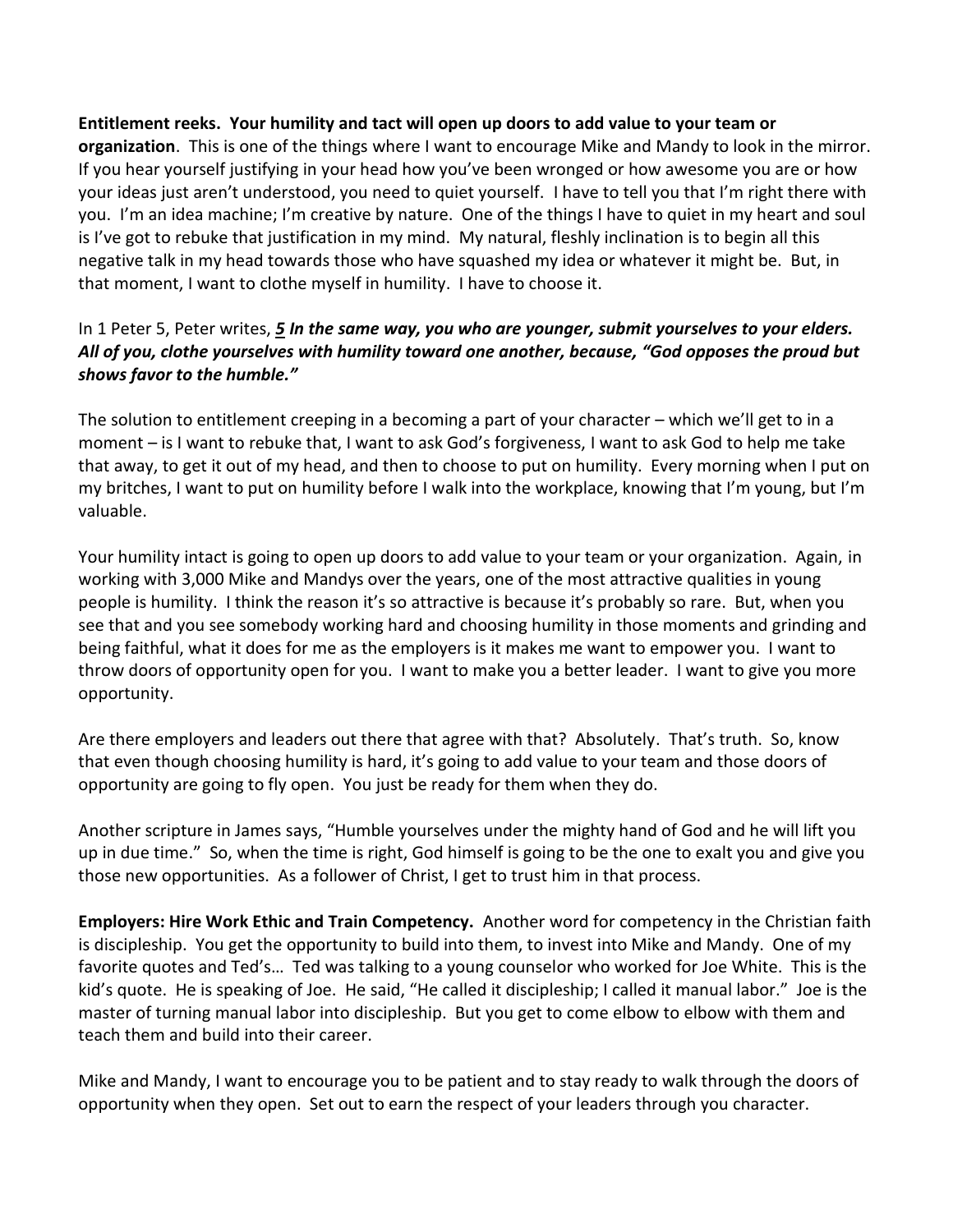Speaking on character, if we were to define it in the midst of this working conversation, I would define it this way: how hard you work. I want to make sure that both character and competency are valuable and we have the ability to grow in both. You may not have a great work ethic, if you're honest with yourself. But, you don't have to stay that way. In fact, you can wake up tomorrow morning and you can crush tomorrow. You can absolutely crush Monday. That's a simple decision that you can make. "To grind it out for eight hours, I'm going to give it everything I've got and I'm going to do better than I did last week."

Proverbs 12: 11 - *He who tills his land will have plenty of bread, but he who pursues worthless things lacks sense.* This "pursues worthless things," is talking about chasing fantasies. If I were to sum this up for Mike and Mandy, I would just say, "Don't be a dumb dumb." If you want to produce, if you want to provide for your family, if you want to attract a female so that you can date her and someday marry her, you need to work hard. And God's going to honor that.

**One of the leading reasons for the delay of marriage and for cohabitation is that Mike doesn't have a good work ethic.** I'm going to respond to that just by simply reading Proverbs 6: 6-11. *[6](http://www.studylight.org/desk/?q=pr%206:6&t1=en_nas&sr=1) Go to the ant, O sluggard, observe her ways and be wise[, 7](http://www.studylight.org/desk/?q=pr%206:7&t1=en_nas&sr=1) which, having no chief, officer or ruler, [8](http://www.studylight.org/desk/?q=pr%206:8&t1=en_nas&sr=1) prepares her food in the summer and gathers her provision in the harvest.* So, that means I'm working for something that's coming in the future. I might not be able to grasp it now, but I'm going to keep grinding faithfully. *[9](http://www.studylight.org/desk/?q=pr%206:9&t1=en_nas&sr=1) How long will you lie down, O sluggard? When will you arise from your sleep?*If you're sleeping more than eight hours every night, you need to set your alarm and get up and get another job. *[10](http://www.studylight.org/desk/?q=pr%206:10&t1=en_nas&sr=1) "A little sleep, a little slumber, a little folding of the hands to rest "—[11](http://www.studylight.org/desk/?q=pr%206:11&t1=en_nas&sr=1) Your poverty will come in like a vagabond and your need like an armed man.* I don't even need to say anymore on that.

I want to encourage Mike and Mandy to **be a "Yes Sir" employee**. Again, in some ways this is a thing of the past. I was a northerner that moved to the south and I've been so pleasantly surprised by young men and women who retort "Yes Sir." In fact, Ashley and I are hammering that into our children. We want them to be "Yes Sir," "Yes Ma'am" kiddos. As an employer, it's so refreshing to walk up to a young man or a young woman and ask them to do something and have them look you in the eyes and say, "Yes Sir" and turn around and go do it. I can't tell you how much I value that. It's incredible. Be a "Yes Sir" or a "Yes Ma'am" employee.

**Joy in a Job Well Done**. Again, you were created for work and I think most people know this. On a good day, when we attack a hard job and we finish it and we walk away and we take a look at it, it feels good, doesn't it? I cleaned out our refrigerator yesterday and I just keep opening it like "Man! This look fantastic!" I love it. Really; I was glowing this morning. The joy in a job well done. It's not rocket science, but it's real, isn't it? We've all experienced it and you can identify with that.

One of the Robbins family values… Again, we brainwash our children with godly things. One of the Robbins Family values is work hard, play hard. It's something that we talked about all the time in our family and we believe that God created us to both work hard and play hard. He wants us to work hard, he wants us to grind, he wants us to sweat, he wants us produce, but he also wants us to enjoy life, to laugh and to play and to go on great adventures. Sometimes, I think when you approach work with a godly attitude, the two can combine. Isn't that an awesome thing?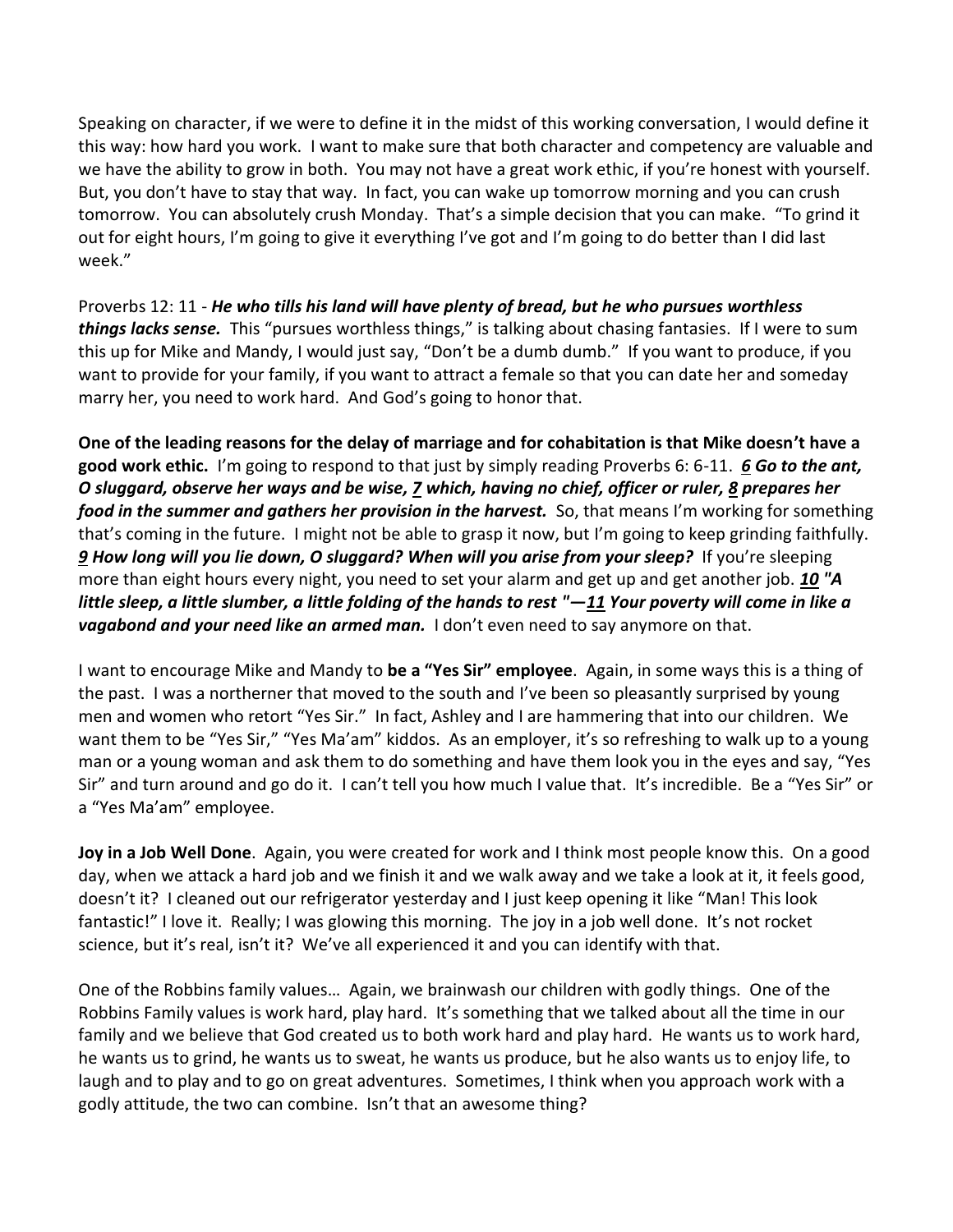My little buddy, the Knox man… I have a picture for you; it's just going to bless your socks off. It blesses mine. Look at that guy! He's scrubbing that pan and he's got a big smile on his face. He doesn't even know he's not playing right now. Isn't that great? So, we work hard and we play hard. They know that when we work together and, Mommy and Daddy, we do it together. Frankly, I believe in that. I believe in that servant leadership not only in the home, but also on the job. If you're going to be a great leader, you get in there and you get your hands dirty too. I don't care how high up you are on the ladder… I can't tell you how many tennis courts I've painted with Joe White. He outworks everybody. It's unreal, but it's such an inspiration because he's always been right there beside us.

This is even better. Look at him! Look at how happy he is! He is thrilled! I walk in there and I say, "Wow, Knox, great job, buddy!" You know, this is actually generational. My mom grew up… She loves to clean the toilets. That's weird, right? Then I kind of like to clean them and now the Know man… third generation. Isn't that awesome.

**Your joy in your job is directly connected to your commitment in faith**. This is really piggybacking off Ted's message last week that your commitment to your faith is going to dictate how much joy you have in your job.

**Your personality, your gifts, experiences, passions, and joy are in full bloom when you have a clear conscience and you're walking by the spirit**. Love, joy, peace, patience, kindness, goodness, faithfulness, gentleness, and self-control. All those things… I have to sing it because I can't remember it when I don't sing it. All of those awesome aspects of the fruit of the Spirit blossom when you walk with God in your job. No matter how hard it is, no matter how much of a grind… In fact, the harder the job, the greater the testimony. If I can approach the grind with joy in my heart, people look at me and wonder what is wrong with me. And then I tell them. "I have joy in my heart because Jesus takes up residence there."

This clear conscience piece is really important. When we have sin, when it's hidden, whether it's related to the job or not, it's always going to dampen the fruit of the Spirit. It's going to be like a wet blanket on our fire that burns for Jesus. Are we going to make mistakes, folks? We are. No matter how long we walk with Jesus, we're going to make mistakes, but the awesome thing about our God is that each morning when we wake up, great is thy faithfulness, his mercies are new every morning. And I get to run to him and say, "Lord, I'm so sorry; please forgive me." And if I've offended somebody in the midst of that sin, I get to go to them, reconcile, and then I'm set free.

### In summation, **The Joy in a Job Well Done**:

• Work is worship and when you love God, it fills you with joy to be a blessing to him. No matter how hard it is, no matter what you're doing, you can find joy in being a blessing to him because he's watching. Whatever you do whether in word or in deed, do it all in the name of the Lord Jesus Christ.